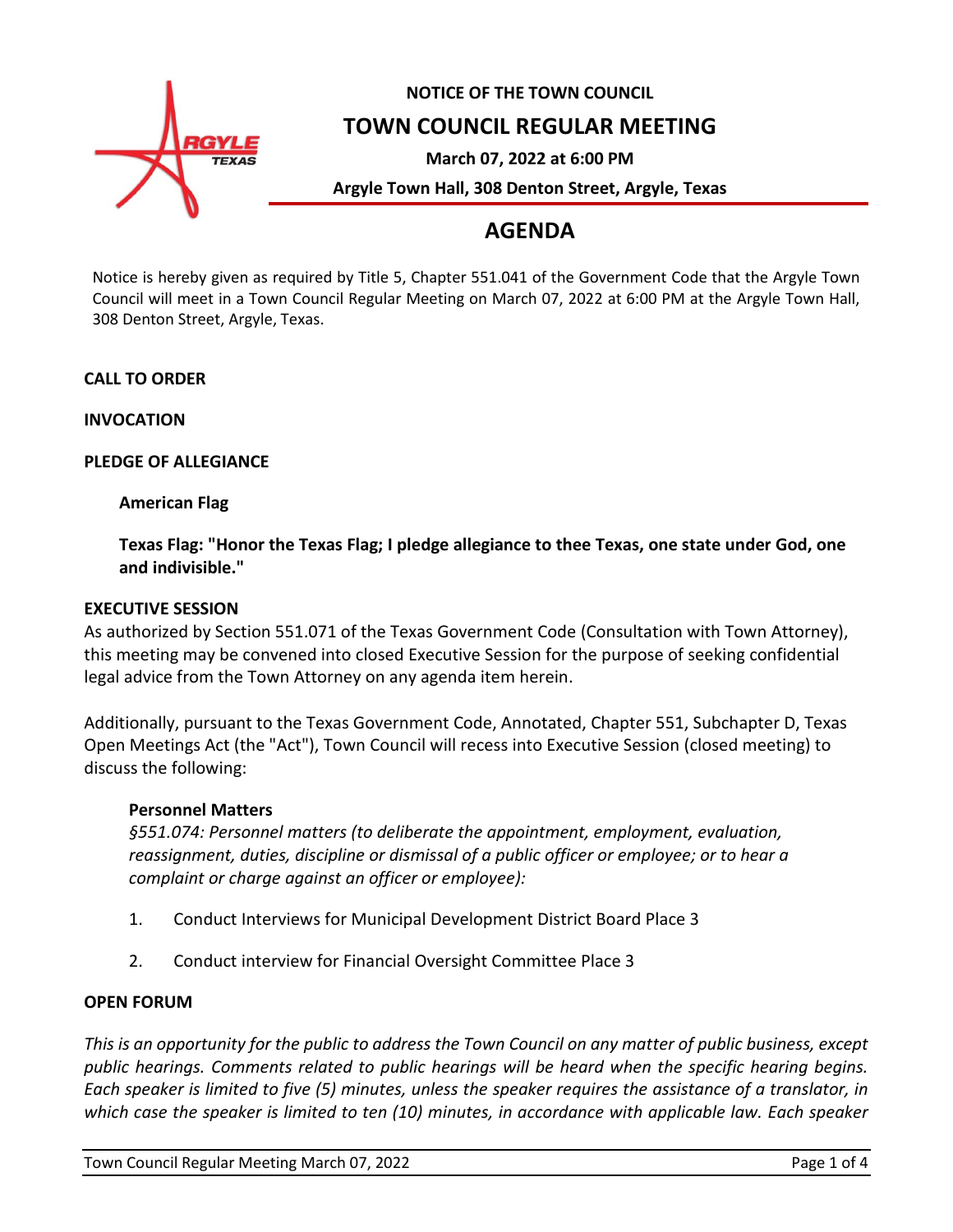*shall approach the podium and state their name and address. Speakers shall address the governing body with civility that is conducive to appropriate public discussion. Speakers can address only the governing body as a whole and not individual city officials or employees. The public cannot speak from the gallery but only from the podium. Per the Texas Open Meetings Act, the Council is prohibited from deliberating or taking action on any matter not listed on the agenda. The Council may only: (1) make a statement of fact regarding the item; (2) make a recitation of existing policy regarding the item; or (3) propose the item be placed on a future agenda, in accordance with Council adopted procedures.*

## **ITEMS OF COMMUNITY INTEREST**

Municipal Development District Board Regular Meeting, Tuesday, March 8th, 6 pm, Town Hall

Town Council Regular Meeting, Monday, March 21st, 6 pm, Town Hall

Argyle Business Association Meeting, Thursday, March 24th, 8 am, hosted by Magnolia Realty, 415 US Hwy 377 South, Argyle

Annual Clean Up Day, Saturday, April 2nd, 8 am to 11 am, behind Town Hall

Mornings with the Mayor, Saturday, April 2nd, 9-10 am

#### **STAFF REPORTS**

*(Staff Reports are for discussion only. No action may be taken on items listed under this portion of the agenda, other than to provide general direction to staff or to direct staff to place such items of a future agenda for action.)*

- 3. Active Development Review Committee Project List
- 4. List of Council Requests for Agenda Items and Status

#### **CONSENT AGENDA**

*Any Council member may request an item on the Consent Agenda to be taken up for individual consideration.*

- 5. Approve the February 12, 2022 Town Council Special Retreat Meeting Minutes
- 6. Approve the February 22, 2022 Regular Town Council Meeting Minutes
- 7. Consider and act to approve the final change order for the Crawford Road Project

#### **DISCUSSION ITEM**

8. Discuss request to provide computers for use by the seniors, space to locate the computers for use and related details. (Council Member Myers)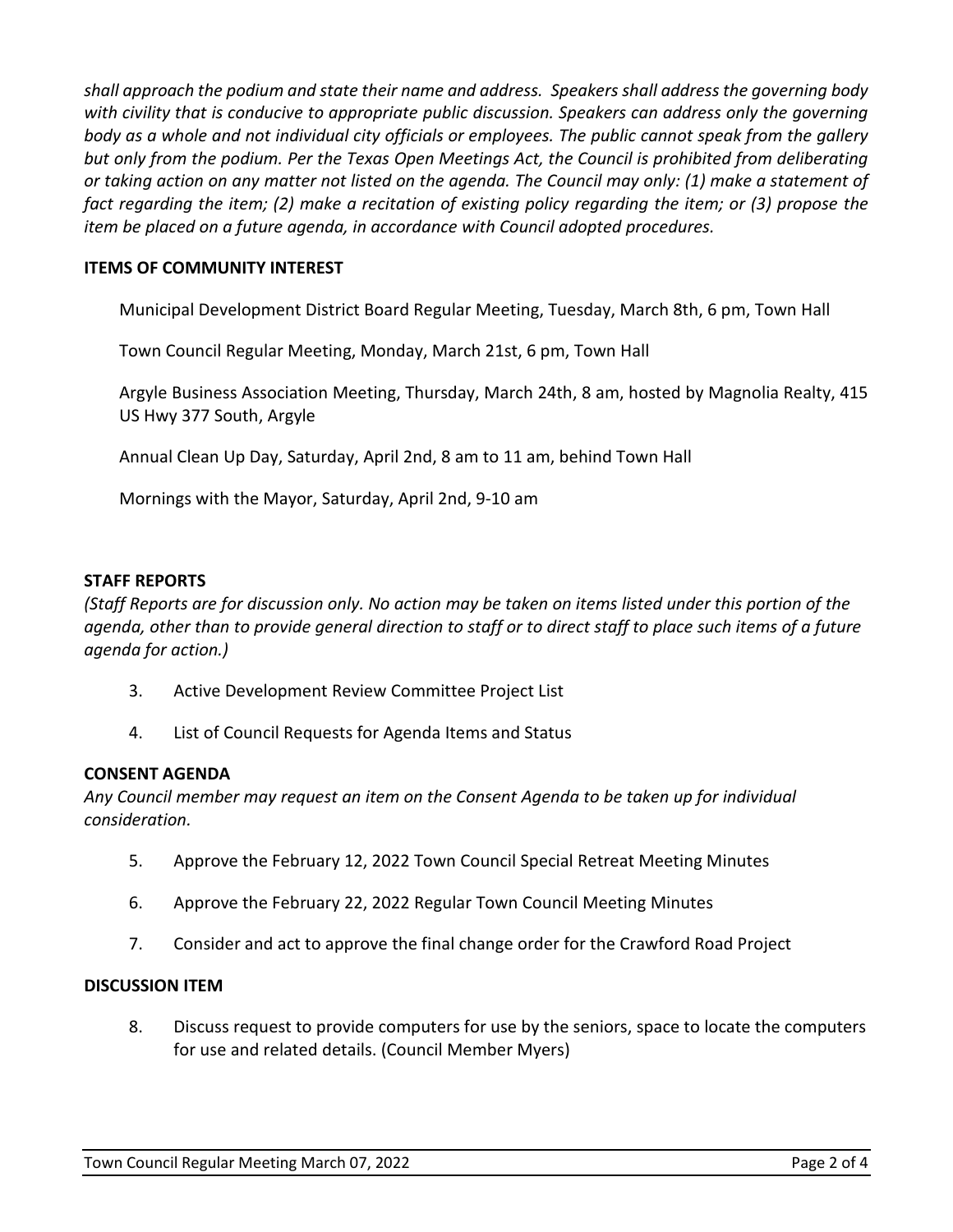#### **ACTION ITEMS**

- 9. (TABLED TO 3/7/2022) Consider and act to approve Resolution 2022-04 appointing Place 3 of the Municipal Development District Board for the term ending October 31, 2023 (2/22/2022)
- 10. Consider and act to approve Resolution 2022-05 appointing Place 3 of the Financial Oversight Committee for the term ending October 31, 2023.
- 11. Discuss, consider and act to adopt zero based budgeting for the Town of Argyle's method of budgeting. (Mayor Pro Tem Schmidt)
- 12. Consider and act to approve and award the contract for the Stonecrest Street Improvement Project using the concrete construction method and to approve a budget amendment from the Street Maintenance Fund to the Stonecrest Street Improvement Project Fund.

#### **EXECUTIVE SESSION**

*Pursuant to Texas Government Code, Annotated, Chapter 551, Subchapter D, Texas Open Meetings Act (the "Act"), Town Council will recess into Executive Session (closed meeting) to discuss the following:*

#### **Consultation with Attorney**

*§551.071(1),(2): Consultation with attorney regarding pending or anticipated litigation, or a settlement offer; or on a matter in which the duty of the attorney to the governmental body under the Texas Disciplinary Rules of Professional Conduct of the State Bar of Texas clearly conflicts with this chapter:*

- 13. Dual Office Holding
- 14. Belmont Harvest Agreement

#### **Personnel Matters**

*§551.074: Personnel matters (to deliberate the appointment, employment, evaluation, reassignment, duties, discipline or dismissal of a public officer or employee; or to hear a complaint or charge against an officer or employee):*

15. Town Secretary/Town Treasurer

#### **RECONVENE INTO OPEN SESSION AND TAKE ANY ACTION RESULTING FROM EXECUTIVE SESSION**

*In accordance with Texas Government Code, Section 551, the Town Council will reconvene into Open Session and consider action, if any, on matters discussed in Executive Session.*

## **RECEIVE REQUESTS FROM COUNCIL MEMBERS/STAFF FOR ITEMS TO BE PLACED ON FUTURE MEETING AGENDA**

*Discussion under this section must be limited to whether or not the Council wishes to include a potential item on a future agenda.*

#### **ADJOURN**